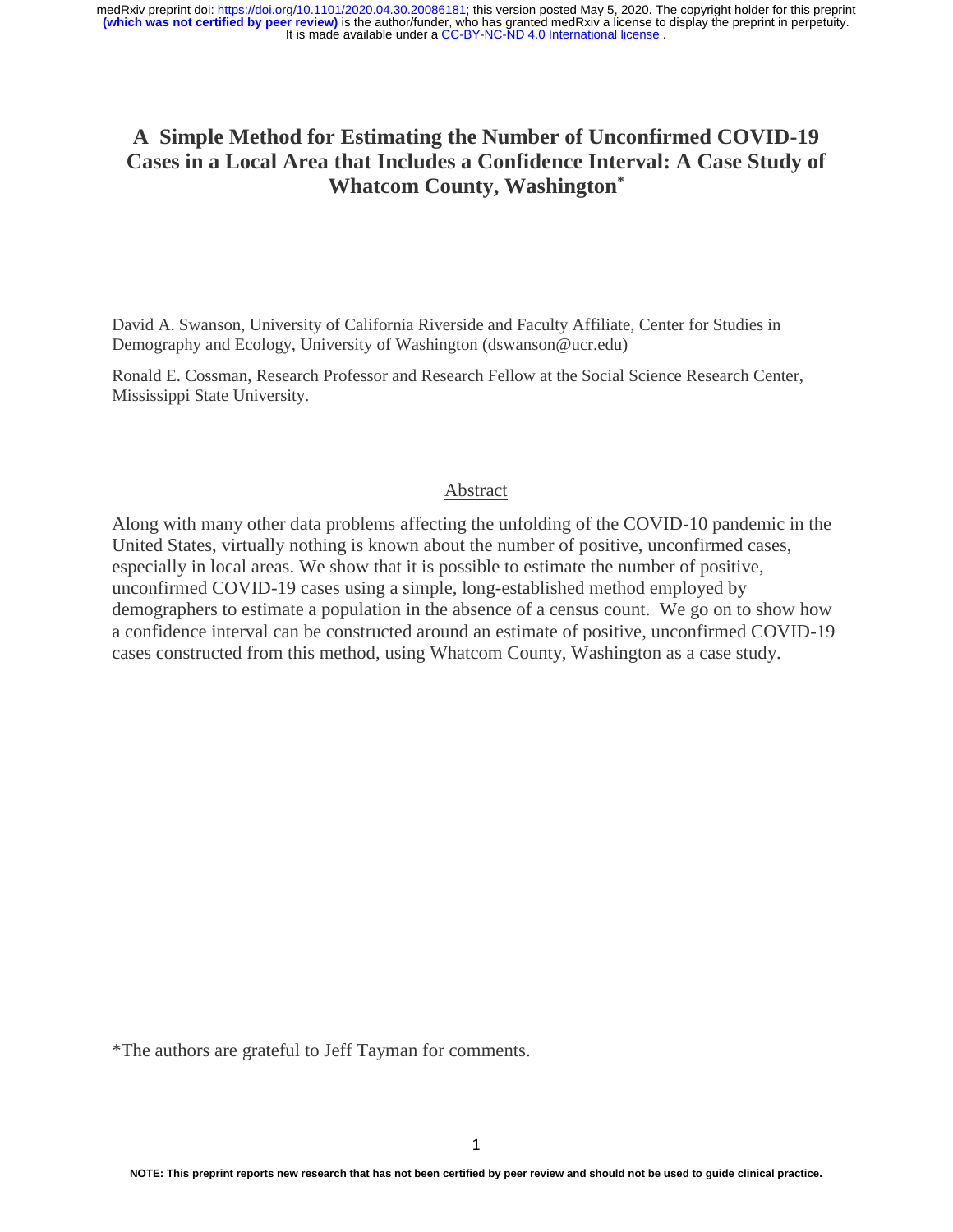# **A Simple Method for Estimating the Number of Unconfirmed COVID-19 Cases in a Local Area that Includes a Confidence Interval: A Case Study of Whatcom County, Washington**

# Introduction

Along with many other data problems affecting the unfolding of the COVID-10 pandemic in the United States, virtually nothing is known about the number of positive, unconfirmed cases, especially in local areas, In this paper, we show that it is possible to estimate the number of positive, unconfirmed COVID-19 cases using a simple, long-established method employed by demographers to estimate a population in the absence of a census count, known as the censalratio method (Swanson and Tayman, 2012: 187-194). We go on to show how a confidence interval can be constructed around such an estimate, using Whatcom County, Washington as a case study.

As a roadmap to the development of estimates for Whatcom County, Washington, we start by combining information from two sources. The first is an estimate of the "case fatality rate" from a study in Germany of the municipality of Gangelt (Bailey, 2020). The second source is information for the U.S. as a whole provided by the Centers for Disease Control [\(https://data.cdc.gov/NCHS/Provisional-Death-Counts-for-Coronavirus-Disease-C/hc4f](https://data.cdc.gov/NCHS/Provisional-Death-Counts-for-Coronavirus-Disease-C/hc4f-j6nb/data)[j6nb/data\)](https://data.cdc.gov/NCHS/Provisional-Death-Counts-for-Coronavirus-Disease-C/hc4f-j6nb/data), including the number of confirmed COVID-19 cases and the number of deaths due to COVID-19 among those same confirmed cases, assembled around April 9<sup>th</sup>.

From these two sources, we then estimate the total number of positive, unconfirmed COVID-19 for the U.S. as a whole by dividing the U.S. COVID-19 deaths by the by the Gangelt Case

2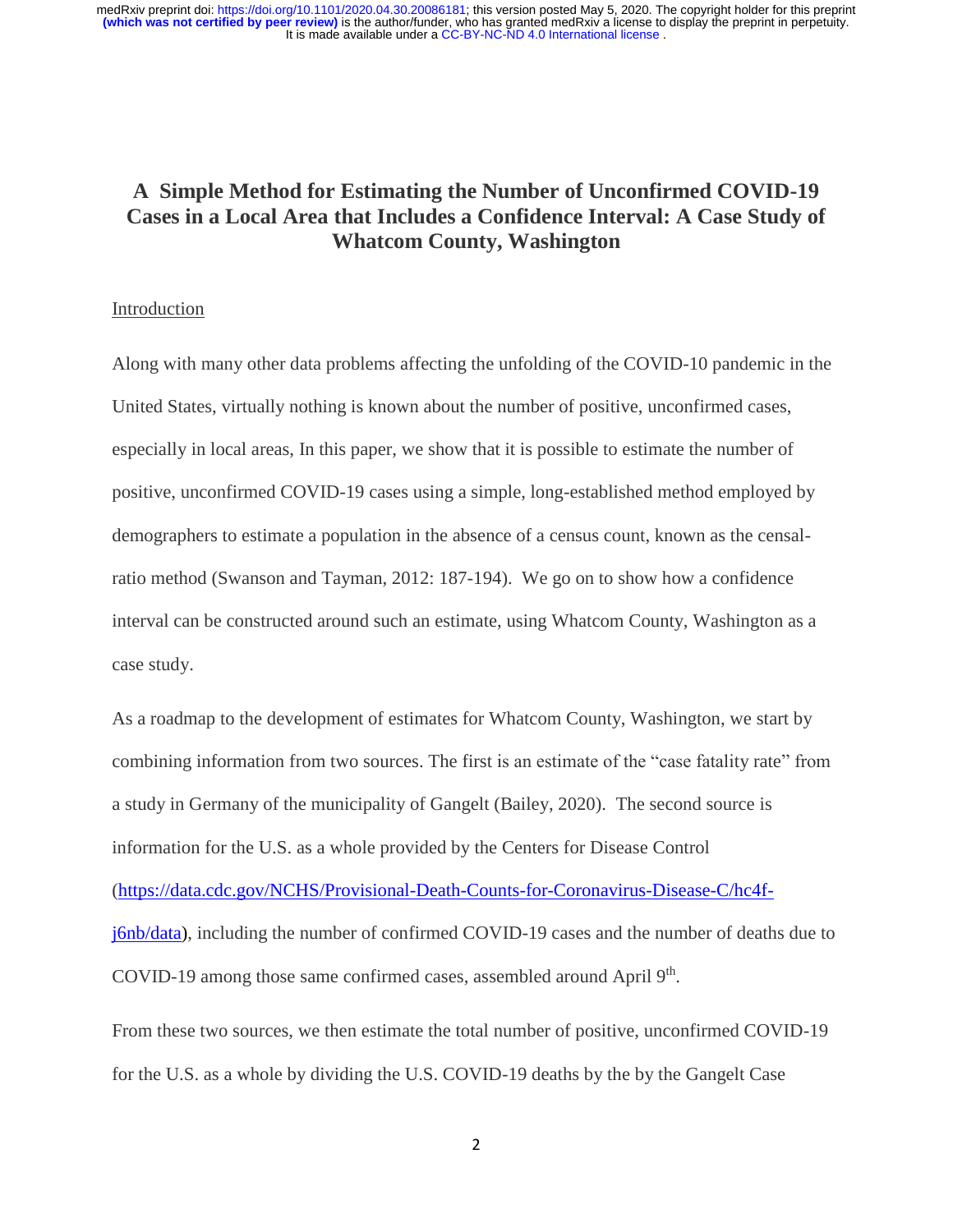Fatality Rate. We divide this estimate by the number of confirmed COVID-19 cases for the U.S. as a whole to yield a "multiplier," the number of positive, unconfirmed cases relative to the number of confirmed cases for the U.S. as a whole. We then apply standard measure used in inferential statistics to obtain an estimate of the 95% confidence boundaries for the U.S. multiplier. We conclude with the application of these steps to Whatcom County, Washington to obtain an estimate of its number of positive, unconfirmed cases along with 95% lower and upper confidence limits.

## Methods and Data

The censal-ratio method can be implemented in several different ways (Swanson and Tayman, 2012: 197-194). The most basic approach is to use relationships between symptomatic indicators and population counts in census years to estimate populations in non-census years and applying these relationships to symptomatic indictors available in the years for which estimates are desired. The general form of this approach is as follows.

$$
\mathbf{R} = \mathbf{S}/\mathbf{P} \tag{1}
$$

where

**R**= censal-ratio

 $P =$  population

**S** = symptomatic indicator (e.g., recorded deaths, births, school enrollment)

Once a censal-ratio is constructed, a population estimate for area i is developed by dividing the value of the symptomatic indicator  $(S_i)$  by the ratio  $(R)$  to yield an estimate of  $P_i$ :

$$
P_{\mathbf{i}} = \mathbf{S}_{\mathbf{i}} / \mathbf{R} \tag{2}
$$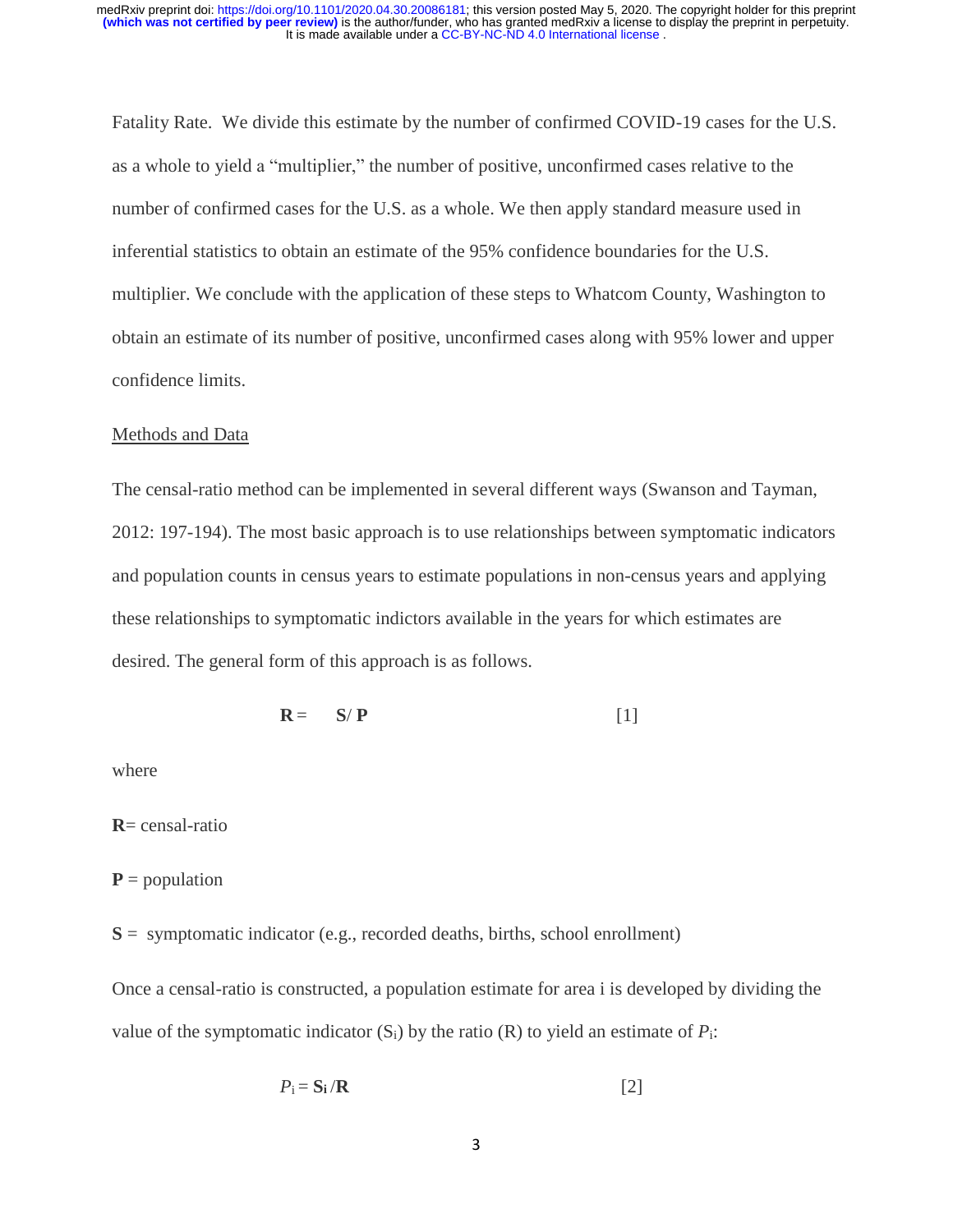One advantage of using Equation [1] is that the resulting ratio of interest is easy to interpret. If one uses deaths as the symptomatic indicator, then the ratio is the crude death rate. Similarly, if one uses births, the resulting ratio is the crude birth rate.

In adapting the censal-ratio method to estimate the number of positive, unconfirmed COVID-19 cases, we revise equations [1] and [2] as follows

$$
\mathbf{R} = \mathbf{D}/\mathbf{C} \tag{3}
$$

where

**R**= Ratio of deaths due to COVID-19 to the Total number of COVID-19 cases found in Gangelt.

 $D =$  deaths due to COVID-19 in Gangelt

 $C =$  Total number of COVID-19 cases found in the Gangelt "sample"

Note that in this case, **R** is equal to the Case Fatality Rate for Gangelt.

Once **R** is found, it can be used to estimate the number of positive, unconfirmed cases, *Ui*, for a given area, i, by dividing it into the reported deaths due to COVID-19 in area i, **D<sup>i</sup>**

$$
U_{\mathbf{i}} = \mathbf{D}_{\mathbf{i}} / \mathbf{R} \tag{4}
$$

As we illustrate below, once  $U_i$  is estimated, we also can find the ratio of unconfirmed cases  $(U_i)$ to confirmed cases  $(C_i)$ , viz., ratio =  $U_i/C_i$ 

This ratio is useful, first, because we can use it to estimate the number of unconfirmed cases in a given area of interest, w  $(U_w)$ , by multiplying it by the confirmed cases in area w,  $C_w$ 

$$
U_{\rm w} = (U_{\rm i}/C_{\rm i}) \times C_{\rm w} \tag{5}
$$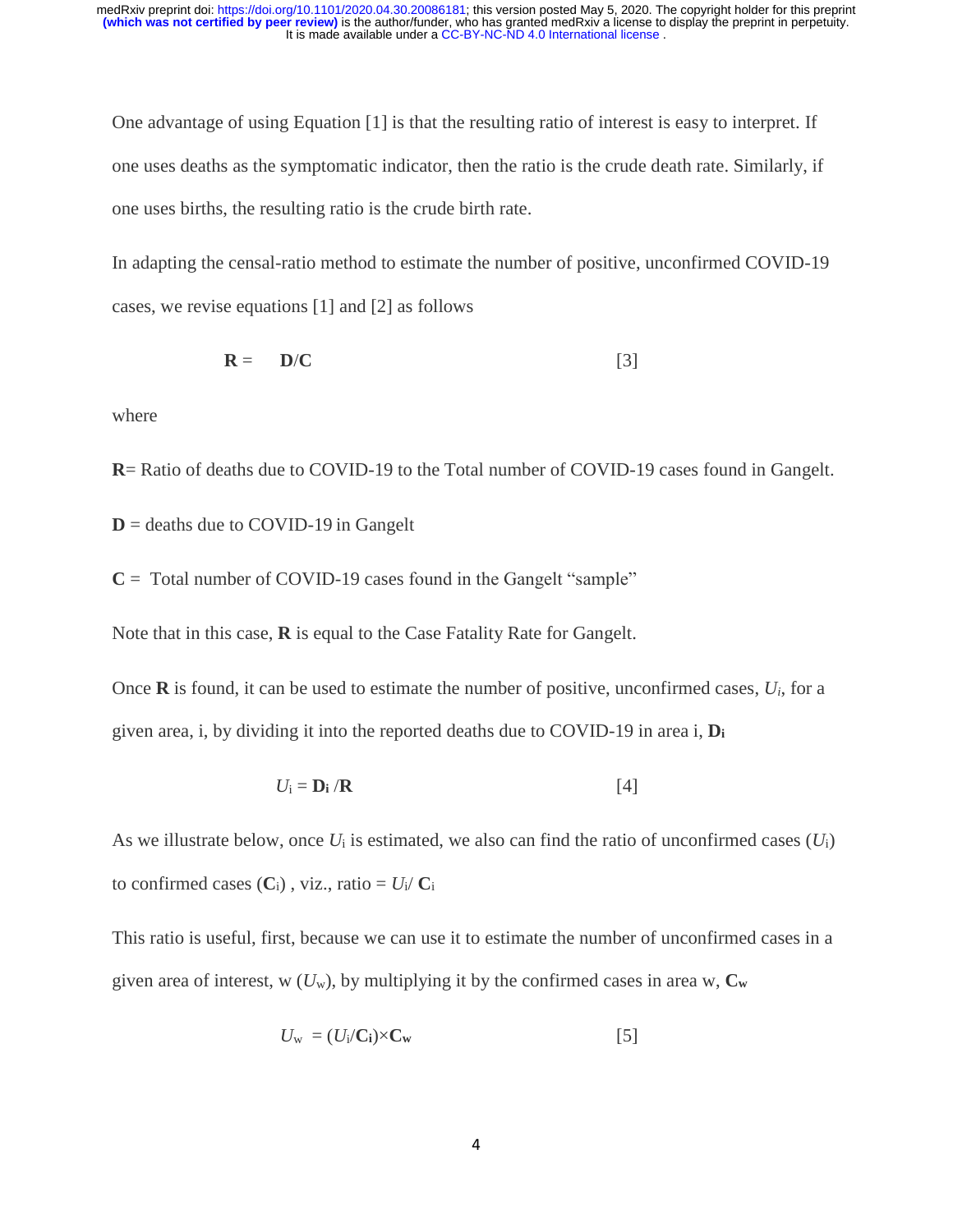The ratio useful for a second reason, which is that it makes the process of developing a confidence interval around an estimate of *U*w, a process we will return to shortly.

Here is a concrete example of these steps using the data described earlier. By dividing the case fatality rate found in the German study ( $\mathbf{R} = 0.004$ ), into the number of COVID-19 deaths in the U.S. ( $D_i = 18,559$ ), we obtained an estimate of  $U_i = 4,639,790$  unconfirmed positive cases in the U.S**.**

$$
U_i =
$$
 **D**<sub>i</sub>R = 4,639,790 = 18,559/0.004

# Results: Estimated Positive, Unconfirmed Cases

In order to apply this estimate to any given area, we then divide this number by the number of confirmed COVID-19 cases in the U.S. provided by CDC (492,416) to find the ratio of unconfirmed to confirmed cases, which yields  $U_i/C_i = 9.4$ , where  $9.4 = 4,639,790/492,416$ .

By multiplying 9.4, by the number of confirmed cases in a given area for which they are reported, one obtains an estimate of its positive, unconfirmed cases. Applying this to Whatcom County, Washington which as of April  $25<sup>th</sup>$  reported 284 confirmed cases (Johns Hopkins University, 2020), we estimate that there were 2,670 unconfirmed, positive cases on that date.

$$
U_{\rm w} = (U_{\rm i}/C_{\rm i})^* C_{\rm w} = 2{,}670 = 9.4^*284
$$

One issue with this approach is that some of the confirmed cases are no longer active, due to death or recovery. Applying this method to the number of active cases (257) reported for Whatcom County, Washington as of April 25<sup>th</sup> (Johns Hopkins University Coronavirus Resource Site, 2020) yields an estimated 2,416 positive, unconfirmed cases, where  $U_w = 2,416 = 9.4*257$ .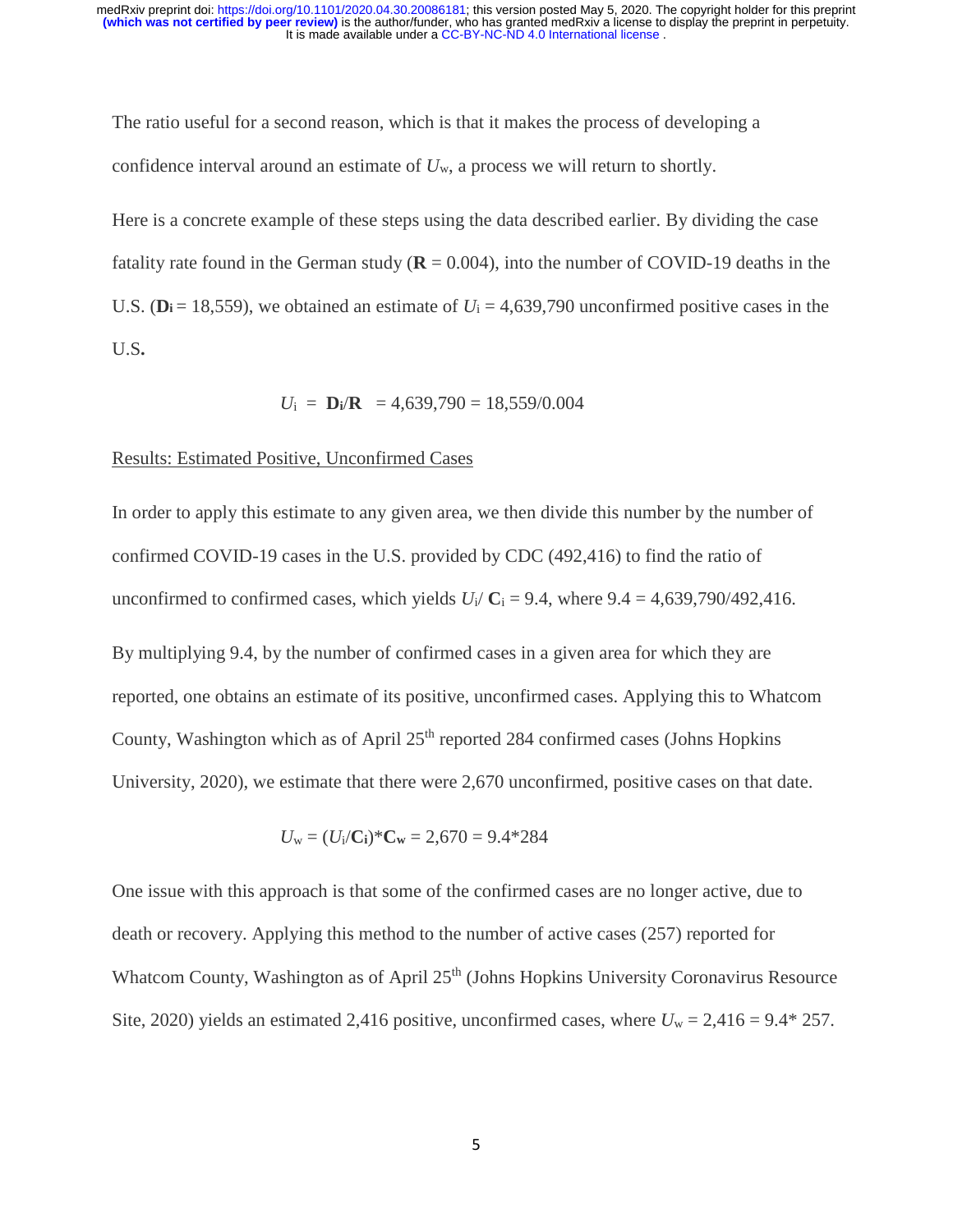### Developing a Confidence Interval

Swanson and Tayman (2012: 189-191) describe how inferential measures such as the coefficient of variation can be obtained from censal-ratio methods. Extending this to our example of the estimated number of unconfirmed cases in the United States (4,639,790), we start with the German study (Bailey, 2020), which took place in Gangelt, a municipality with a 2018 population of 12,446 [\(https://en.wikipedia.org/wiki/Gangelt\)](https://en.wikipedia.org/wiki/Gangelt). In the study, 80 percent of this population was tested (Bailey, 2020), which yields a study "sample" of approximately 9,957. While this was not a random sample in the sense of survey research, we can take the view that this is random sample from a "super population" of infinite possible outcomes (Hartley and Sielken 1975; Sampath 2005). Recall that the case fatality rate in the German study is 0.004. As shown in Spiegel (1963: 158), the estimated standard error for a proportion is se  $=$  ((  $p^*(q)/n$ <sup>5</sup>. Applying this to the Gangelt data yields an estimated standard error of 0.00063, where  $0.00063 = ((0.004*0.996)/9.957)^{-5}$ . Multiplying this standard error by the z-score 1.96 and adding and subtracting this product to the estimated case fatality rate provides a 95% confidence interval for the latter, viz,  $0.004 \pm 1.96 \times 0.00063$ . Thus, the estimated lower limit of the 95% confidence interval for the estimated case fatality rate of 0.004 is 0.00277 and the upper limit is 0.00524.

With this confidence interval in hand, we can translate it to the estimated number of unconfirmed, positive COVID-19 cases in the U.S. (4,639,790) found earlier by dividing the German case fatality rate  $(R = 0.004)$  into the reported COVID-19 deaths (18,559). The translation follows work by Espenshade and Tayman (1982) on developing a confidence interval for a population estimate based on a censal-ratio method. However, we need to use a tolerance factor rather than a z score because we are not estimating the "mean" number of positive,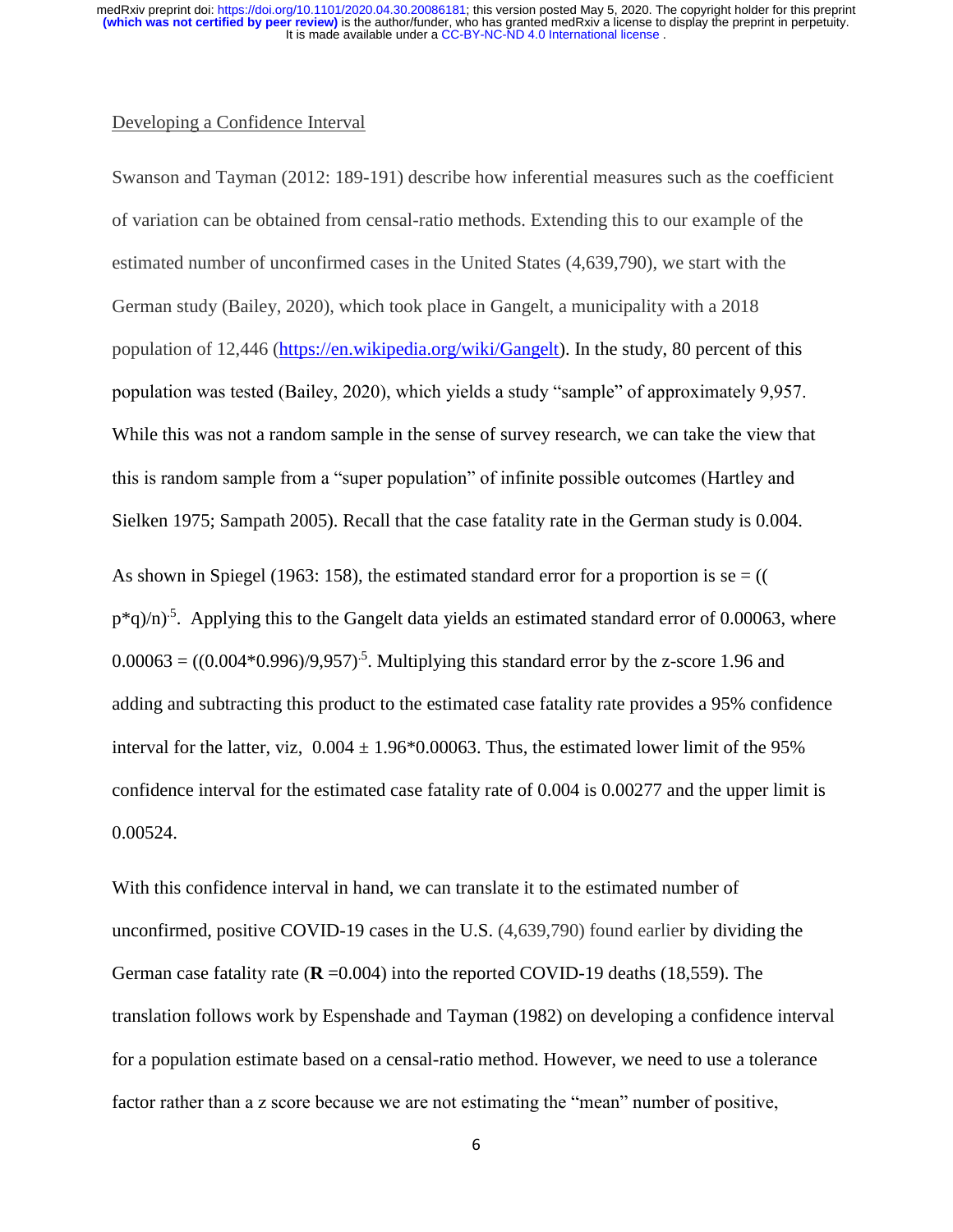unconfirmed case, but, rather, the total number. The appropriate tolerance factor for a 95% confidence interval is 2.036 (Espenshade and Tayman, 1982: 201-202), so for the lower limit of the case fatality rate we have 0.00272 and for the upper limit we have 0.00528. This leads to 3,513,179 and 6,823,162 as the estimated lower and upper 95% confidence limits, where  $3,513,179 = (18,559/0.00528)$  and  $6,823,162 = (18,559/0.00272)$ .

Recall the ratio of estimated unconfirmed cases to confirmed cases shown earlier,  $(U_i/C_i)$ , where  $(U<sub>i</sub>/C<sub>i</sub>) = 9.4 = 4.639,790/492,416$ . We can now estimate its 95% confidence interval as being from 7.13 to 13.86, where  $(U_i/C_i)_{i195\%} = 7.13 = 3,513,179/492,416$  and  $(U_i/C_i)_{i195\%} = 13.86 =$ 6,823,162/492,416.

Using the ratio of  $(U_i/C_i) = 9.4$ , we already found that the estimated number of positive, unconfirmed cases in Whatcom County as of April 25<sup>th</sup> is 2,670, where  $U_w = 2,670 = 9.4*284$ . Using the procedure shown above to estimate the 95% confidence interval for the number of positive, unconfirmed cases in the U.S, we find that the 95% confidence interval for the estimate of  $U_w = 2{,}670$  positive, unconfirmed cases in Whatcom County as of April 25<sup>th</sup> is from 2,025 to 3,936, where  $U_{\text{w195\%}} = 2,025 = 7.13*284$  and  $U_{\text{w195\%}} = 3,936 = 13.86*284$ .

We also can apply this to the number of positive, unconfirmed cases estimated by using the active cases instead of the total number of confirmed cases, viz,  $2.416 = 9.4*257$ . The lower and upper 95% confidence intervals for the estimate that there are 2,416 positive, unconfirmed cases in Whatcom County as of April 25<sup>th</sup> are 1,832 and 3,559, respectively, where  $1,832 = 7.13*257$ and  $3,559 = 13.85 \times 257$ .

Our approach to developing confidence intervals is an informal approximation to the "error propagation method" introduced by Deming (1950: 127- 134). In different forms the error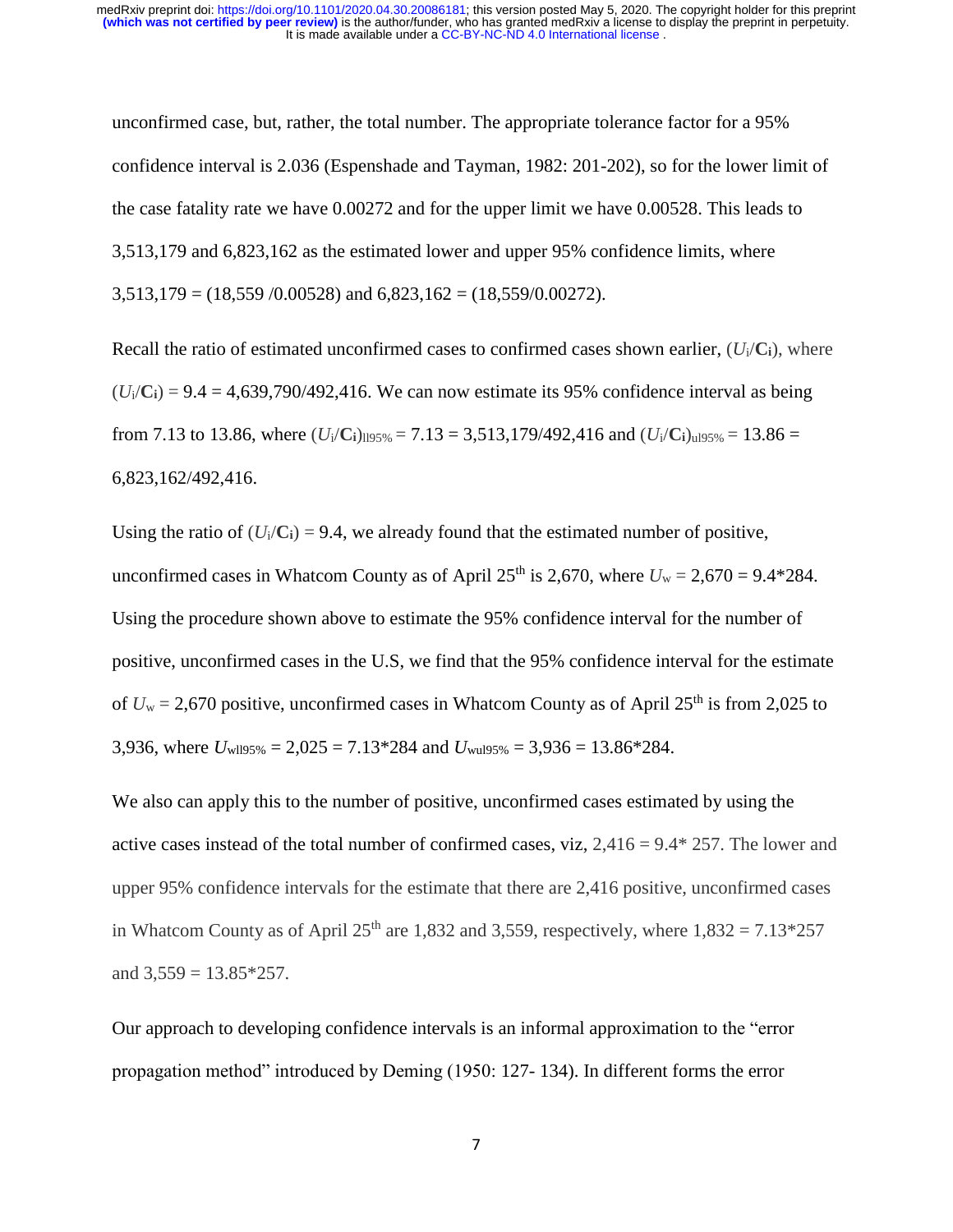propagation method has been used by Alho and Spencer (2005), Espenshade and Tayman (1982), and Hansen, Hurwitz, and Madow (1953), among others. Swanson and Tayman (2014) found that the informal approach yields approximately the same results as the formal approach. So, we use it here to obtain a 95% confidence interval for the total number of positive, unconfirmed COVID-19 cases by, as we described earlier, adding the lower and upper boundaries of the intervals for the components leading up to the final estimate of positive, unconfirmed cases for Whatcom County.

#### Concluding Remarks

It is clear that in using the case fatality rate from Gangelt, Germany (Bailey, 2020), we are making the assumption that it fits the U.S. and, ultimately, Whatcom County, Washington. We are forced to do this because no data comparable to the Gangelt study are yet available in the U.S. and where they are available, e.g., South Korea, (Shim et al., 2020), we believe that they are less suited to the U.S. than the Gangelt data because the containment measures, testing, and tracking, are less representative of the U.S. than the is the case with the Gangelt study. "Case fatality rates" in the U.S. are at least as suspect because they appear to be calculated in the absence of the total number of positive, unconfirmed cases.

#### References

Alho, J. and Spencer, B. (2005). *Statistical Demography and Forecasting*. Dordrecht, The Netherlands: Springer.

Bailey, R. (2020) "Preliminary German Study Shows a COVID-19 Infection Fatality Rate of About 0.4 Percent: Good news from a population screening study" [\(https://reason.com/2020/04/09/preliminary-german-study-shows-a-covid-19-infection-fatality](https://reason.com/2020/04/09/preliminary-german-study-shows-a-covid-19-infection-fatality-rate-of-about-0-4-percent/)[rate-of-about-0-4-percent/\)](https://reason.com/2020/04/09/preliminary-german-study-shows-a-covid-19-infection-fatality-rate-of-about-0-4-percent/).

Deming, W.E. (1950). *Some Theory of Sampling*. New York, NY: Dover Publications.